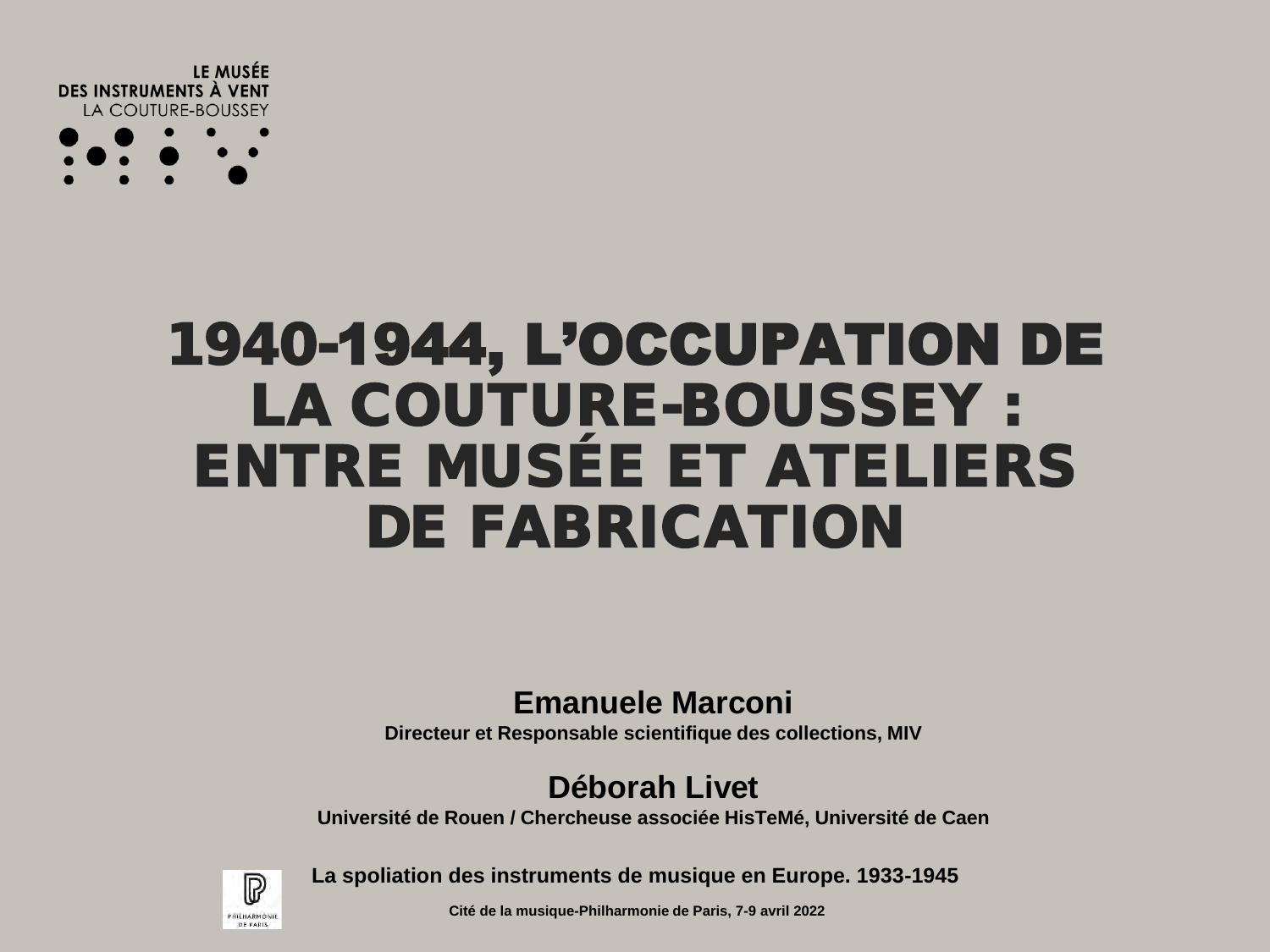### LA COUTURE-BOUSSEY

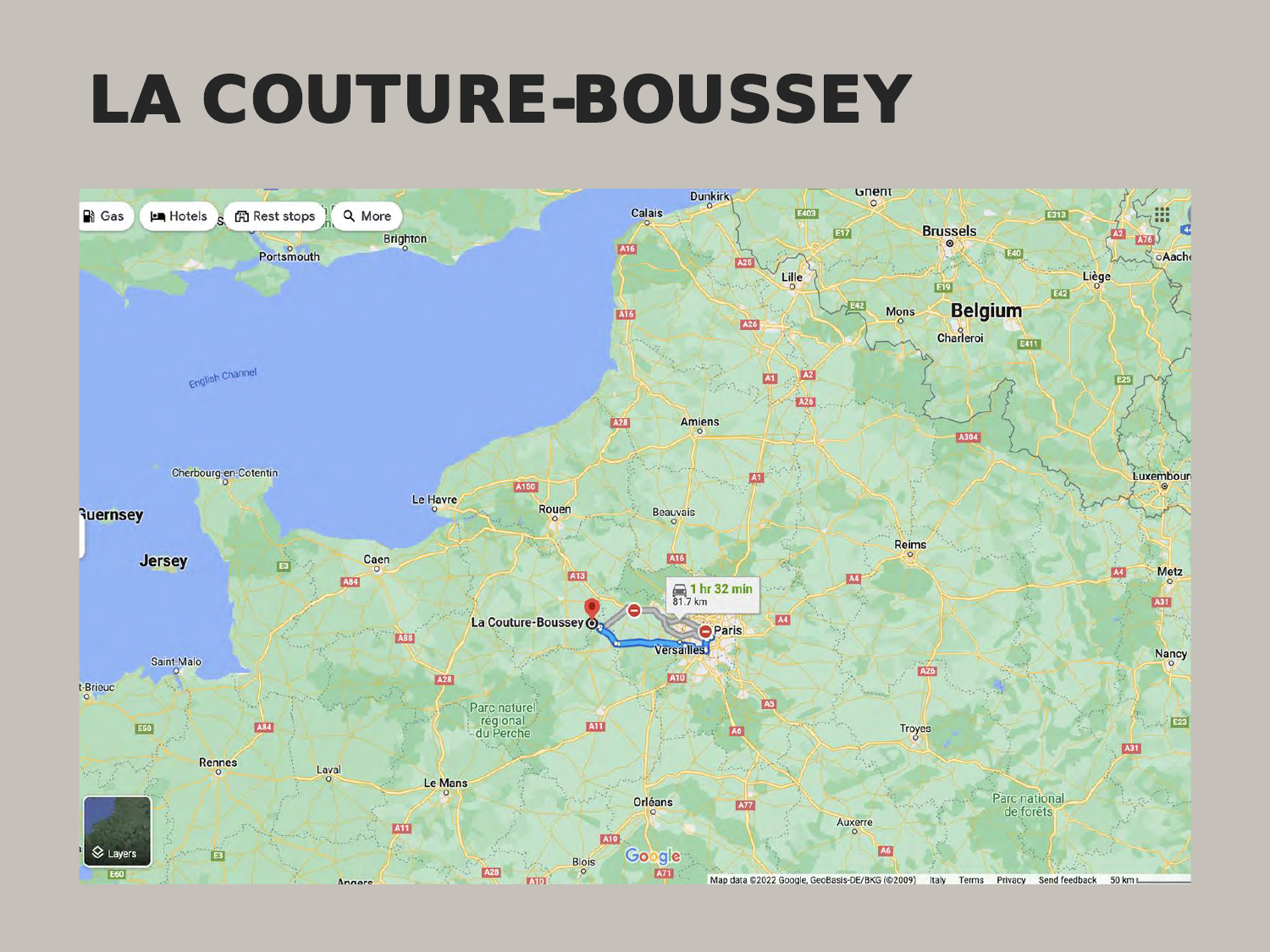## LE MUSÉE, 1888

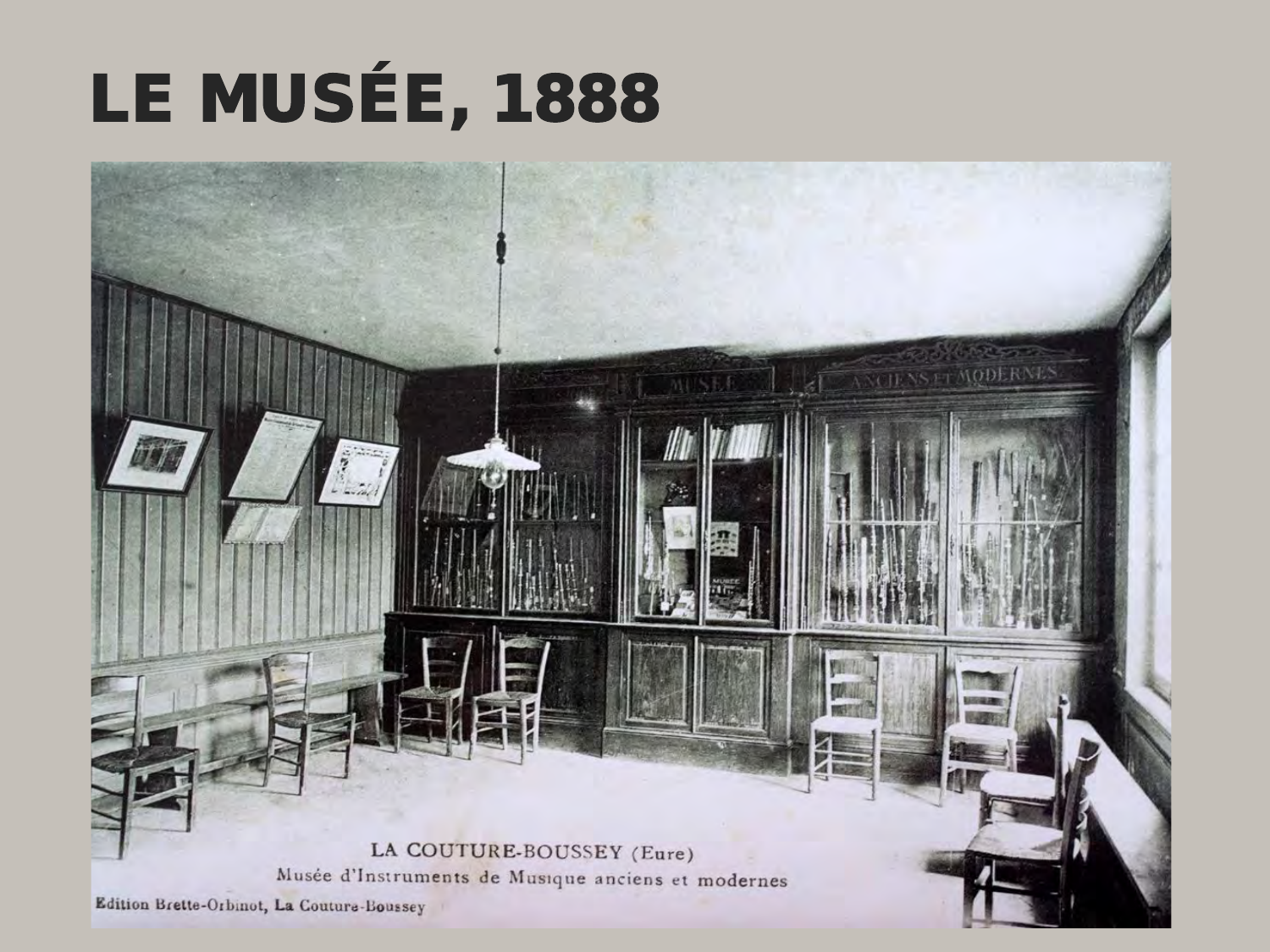### OCCUPATION, 1940-44



Soldats allemands devant le bâtiment actuel du musée, transformé en réfectoire pendant l'Occupation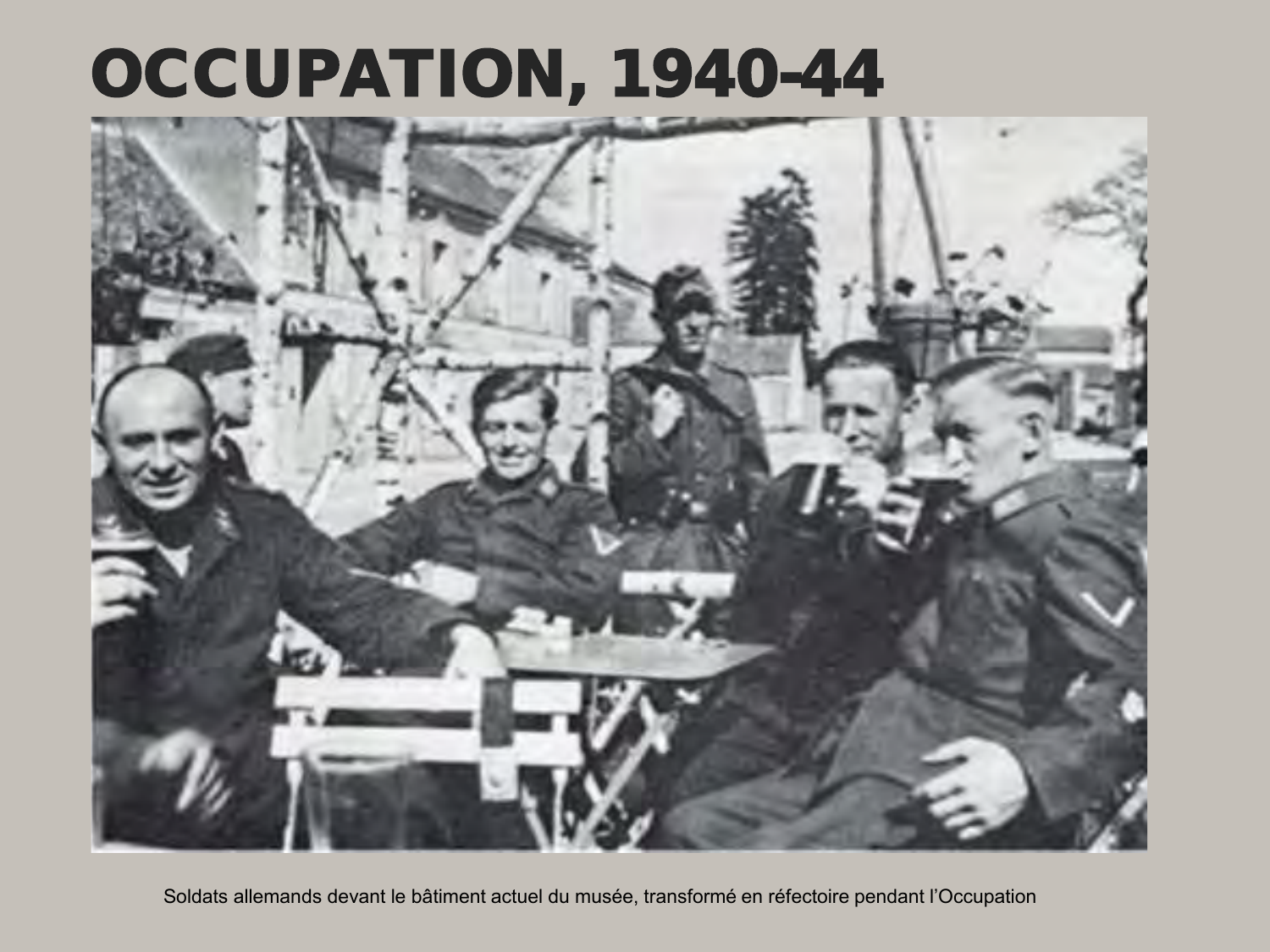Commune de La Couture-Boussey --------

--------

## **LES REQUISITIONS**

La Couture, le

MAIRIE de la COUTURE-BOUSSEY Maison, Phibourille

DÉPARTEMENT DE L'EURE ARRONDISSEMENT D'ÉVREUX **CANTON DE SAINT-ANDRÉ** 

TÉLÉPHONE : 5

Onze diaps

une courature

deux los dois

trois matches Arois Acreelins

Deux Sommiers

une petite armone

un L'apis reaspokés

un poète (mous)

une dorte

Demande de paiement d'objets mobiliers réquisitionnés pour armée allemande Unité L.13.062

Madame Vve J.THIBOUVILLE

I4 rue J. Thibouville

La Couture-Boussey(Eure)

### VIIISalle de billard

 $19$ 

|   |                               | 3,000      |
|---|-------------------------------|------------|
|   | queues billard et porte queue | 250        |
|   |                               | I.500      |
|   | tabouret de piano             | <b>I50</b> |
|   | gueriaen scupte               | 300        |
|   | tables de jeux                | 800        |
|   |                               | 50         |
|   | 2 tables japonaises           | <b>IOO</b> |
|   | meuble porte livre            | <b>I20</b> |
| 2 |                               | <b>I50</b> |
|   |                               | 2,000      |
| 8 |                               | 600        |
|   | 2 fautouils d'osier           | 200        |
|   | reporter.                     | 33.325     |
|   |                               |            |

Feldkommandantur 753. Abt1.0.D. Id).

**Evreux, am 20.9.1940.** 

### Bescheimiaung.

Obl. u. Adjudant.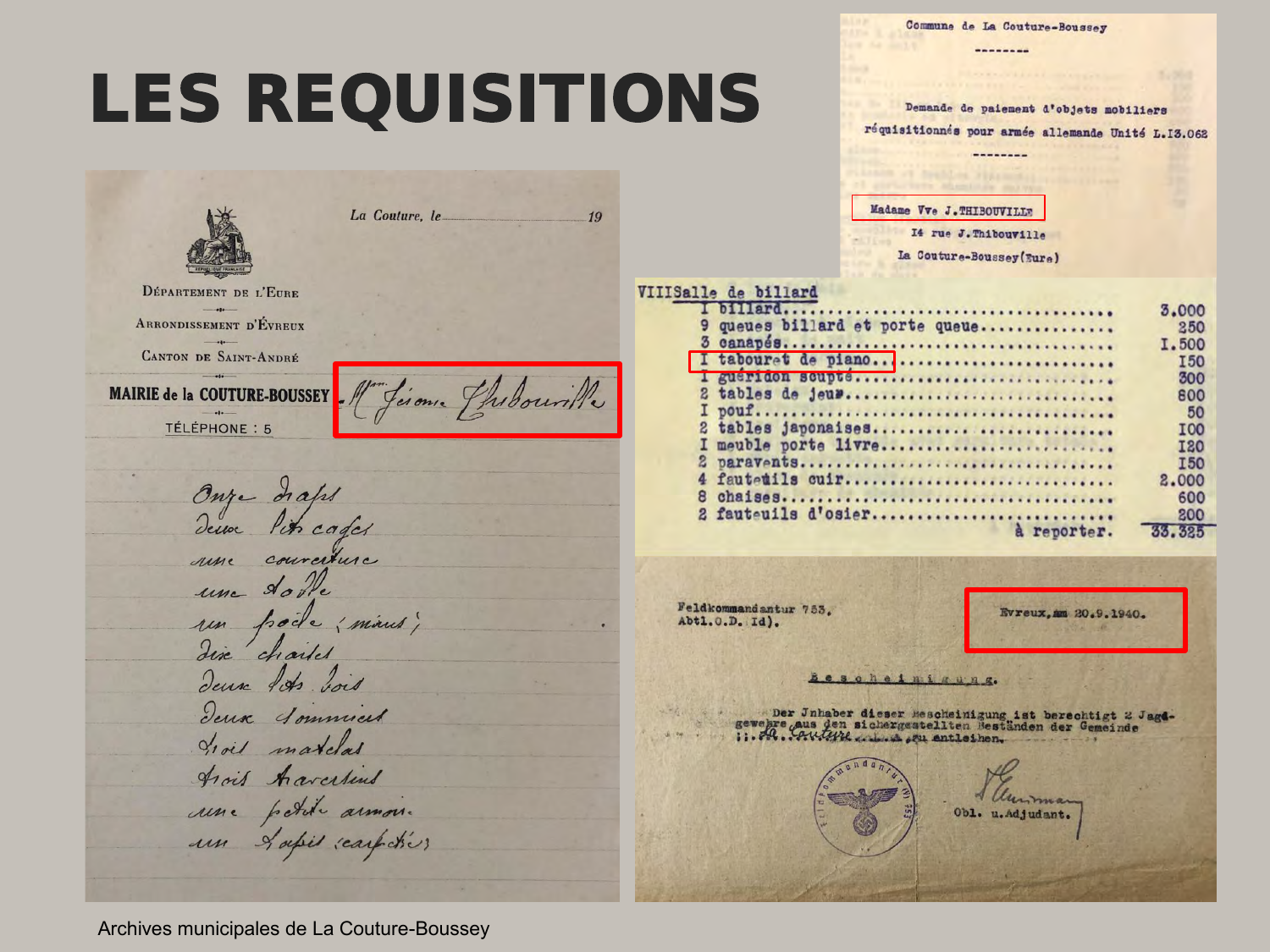| 161 du A Hejdeebre INND<br>at digest da us tuvember mode                                            |                                      |                                                            |                              |                                                                       | LTARMENT COMPLETE D. WALDLATE<br>ia c. UTUR-B. D. MINT ( INPO) |                                             |                                            |                                           |                       |  |
|-----------------------------------------------------------------------------------------------------|--------------------------------------|------------------------------------------------------------|------------------------------|-----------------------------------------------------------------------|----------------------------------------------------------------|---------------------------------------------|--------------------------------------------|-------------------------------------------|-----------------------|--|
| porsonal magnite figure<br>5.18<br>drik<br>1'GLADISVAU TRO.<br>sign line on simplies<br><b>Dist</b> |                                      |                                                            |                              |                                                                       |                                                                |                                             |                                            | UTLE INS                                  |                       |  |
|                                                                                                     | <b>DOLES</b>                         | <b>CANALLES</b><br>ngidati                                 | <b>Syldi</b><br><b>CENET</b> | Debt de<br><b>Brickwack</b>                                           | neto da<br>in adapta                                           | 10.800<br>TEST.<br>$1 - 0000$               | de 0 10m                                   | Mc<br>$+15$                               | ubscryption           |  |
| BOBIN<br>APLOUSEAU<br><b>UACQUET</b>                                                                | Louis<br>Joseph<br><b>H</b> correr   | Extentine Soussey<br>Ing la Bataille<br>Le Coutine Boursey | messen bicker                | $25 - A4 - A908$<br>$15 - 3 - 1921$<br>12.6.1910                      | eilibataire<br>$28 - 6 - 114$<br>temport                       | A a minute                                  | <b>Prison ast</b>                          | $15$ cases $9$ and                        | maple visite medicale |  |
| HUBERT<br>FONTAINE<br>PLENOIS                                                                       | Golvan<br>Gustave<br>Elenne          | Lebuline Fouroix (burnou hicker 29. 5-1899                 | ninamas hethica              | $15 - 7 - 1882$<br>20.5.1885                                          | 3 confirmete<br><b>WHEREAD!</b><br>2 enfants                   | A am<br>3.44<br>Hisma                       | 4 ame<br>A2<br>$A$ Game                    | it's mass<br>Florino<br>$73$ and          |                       |  |
| FRAPPEZ<br>LEBLOND<br>LEGER                                                                         | Charward<br>Emile<br>Gaston          | anet (Care et Loi)<br>Early three Bounded                  | ü                            | $6.10 - 1848$<br>23.3.186<br>26.3.1883                                | 1 cupiet<br>marie<br>id                                        | <b>UZ</b> mais<br><b>UGAR</b><br>$28$ main  | Allawa<br>A6a<br>James Umania              | $\Omega$ ana<br>#2am<br>$68$ and $11$ and | isole derfant         |  |
| DUMOUTIER<br>TASSIN<br>GUERIOT<br>HEROUARD                                                          | Faul<br>Naurice<br>albert<br>assence | La Houssaye                                                |                              | $2A - A - AB$<br>16.9.1890<br>24.5.1900                               | id<br>ìd.<br>2 enferte                                         | <b><i><u>u amo</u></i></b><br>4 ano<br>hans | AGame<br>AGamo<br>A6 ame                   | $37$ ano<br>$68$ ana<br>$82$ aus          | Promince libere       |  |
| PIGNARD<br>LOT<br>LUERY                                                                             | alphonse<br>Ludovic<br>Roland        | S. Contine Houssey<br>La Toussayo<br>Le L'Habit            |                              | $49 - A.4876$<br>$30.11 - 1544$<br>$19 - 8 - 18 + 8$<br>$34.6 - 1909$ | marie<br>ud.<br>$\mathbf{d}$<br>Acapust                        | Hassa<br>Haine                              | 16a<br>Alian                               | $84$ aux<br><b>80 ans</b>                 | Pusamuer libere       |  |
| VEILLET<br>MULET<br>CUICHEUX                                                                        | Edmond<br>albert                     | Se Coutare Bourses<br>annound Borole Roi                   |                              | $-49 - 4 - 4899$<br>$15 - 12 - 1897$<br>¢<br>$-12 - 1893$             | 2 milante<br>moire<br>Sculture                                 | 46 men<br>Mqwwais<br><b>H</b> doub          | Asame Winnow<br>Ayame<br>16a <sub>14</sub> | $59$ kma $4n$<br>$19$ and<br>65           |                       |  |

Spokes d'ouvelors (par sposition profesat availe)

Employees Bureau et Mugam...

mont lour room doid on a sur the distinct and the travellier or influence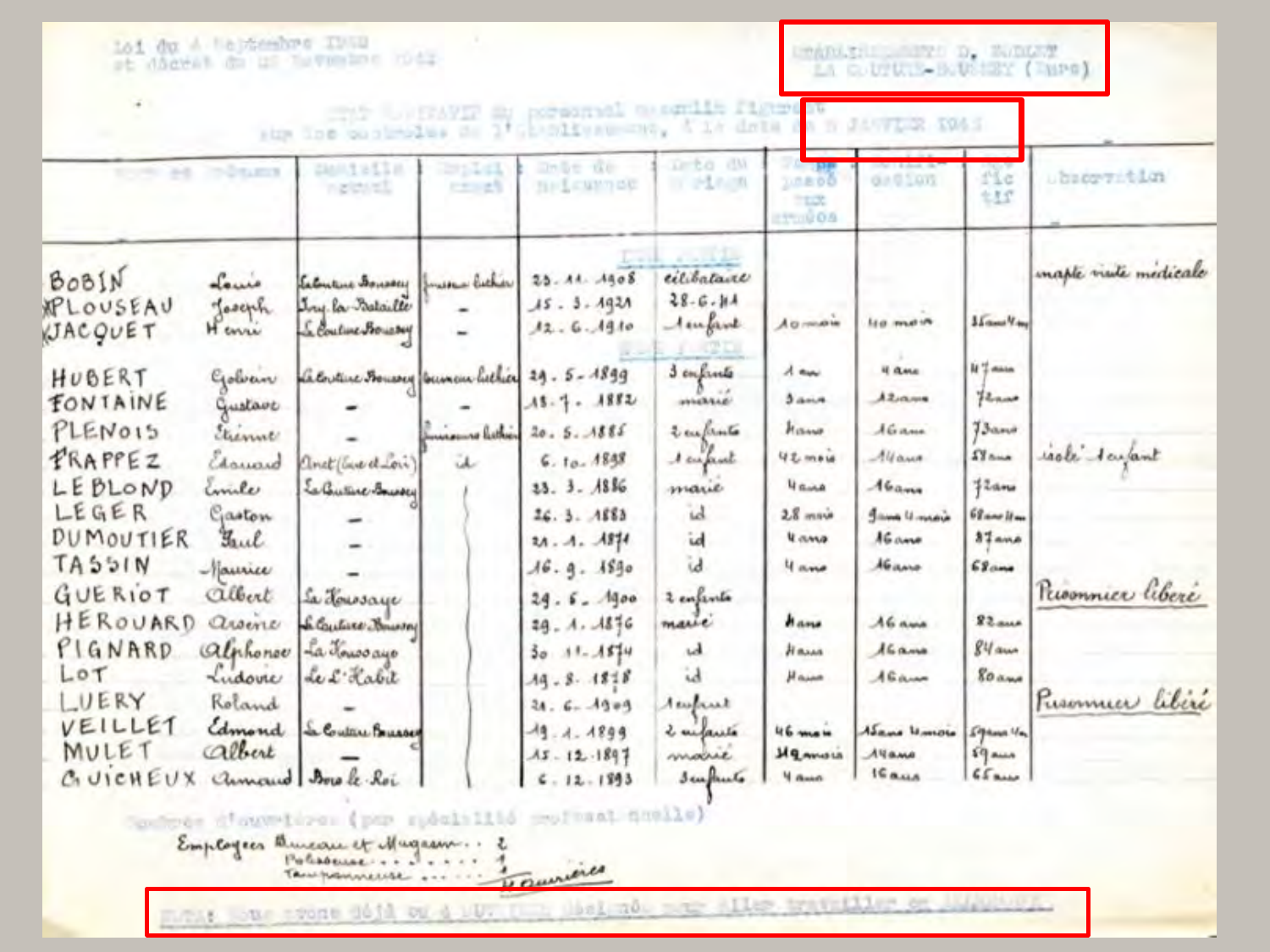Toi du 4 Septembre 1942 et Décret du 23 Novembre 1942

ETABLISSEMENTS Martin Freres à La Couture Boussey WEBSURRNESSLEDUERRESEREN AUSTRALIAN PRODUCT HARRY

**2ème PARTIE (2) ETAT NOMINATIF** du Personnel masculin figurant sur les

| NOMS et prénoms                                                                                                                                                                                                                                                                                     | Domicile                                                                                                                                                                                 | Emploi                                                                                                       | Date de                                                                                                                                                                                                    | Date du                                           | Temps passé                                               | Bonifi                               | Age.                                     | <b>OBSER</b> |
|-----------------------------------------------------------------------------------------------------------------------------------------------------------------------------------------------------------------------------------------------------------------------------------------------------|------------------------------------------------------------------------------------------------------------------------------------------------------------------------------------------|--------------------------------------------------------------------------------------------------------------|------------------------------------------------------------------------------------------------------------------------------------------------------------------------------------------------------------|---------------------------------------------------|-----------------------------------------------------------|--------------------------------------|------------------------------------------|--------------|
|                                                                                                                                                                                                                                                                                                     | actuel                                                                                                                                                                                   | exat                                                                                                         | naissance                                                                                                                                                                                                  | mariage                                           | aux<br>Arnees                                             | oation                               | fictif                                   | <b>Vitio</b> |
| OLIVRY Maurice<br>LEPAGE Armand<br>BUFFET Roger<br>DERRIEN Rene<br>CHATEMET Murcel<br>CHANTELOUP Gustave " "<br>ROYCOURT Jules<br>BERGER Emile La Houssaye<br>MOISSON Adrien<br>MALASSIS Raoul<br>MARANNE Henri<br><b>PESCHEUR Gustave</b><br>PERCHERON Leonidas<br>LAROQUE Fernand<br>DUGAST COBAY | Garemes.<br>Lu Houssaye<br>La Couture monteur<br>$\mathbf{r}$<br>$\begin{array}{ccc} \mathbf{u} & \mathbf{u} \end{array}$<br>D'Habit<br>La Couture<br>m<br>$\frac{1}{2}$<br>ж.<br>頂<br>٠ | gainier<br>Epieds finisseur<br>$\blacksquare$<br>contremaitre 7/8/1890<br>Mouettes "<br>outilleur<br>monteur | 27/2/1899<br>6/8/1894<br>11/6/1898<br>I8/I/1893<br>15/12.1892<br>I7/7 I89I<br>monteur 25/3/1887<br>tourneur 30/7/1887<br>30/II/1886<br>womptable 2/1/1885<br>forgeron $2/6/1878$<br>12/3/1877<br>30/3/1871 | 3/6/1922<br>celibataire<br>31/5/1934<br>14/7/1917 | $4 \times n$ s<br>$4$ ana<br>$52 \text{ mo18}$<br>$5$ ans | I6 ans<br>I6 aps<br>I6 ans<br>20 ans | $59$ ans<br>64 ans<br>60 ans<br>$69$ ans |              |
| DUGAST Hector                                                                                                                                                                                                                                                                                       | 價                                                                                                                                                                                        | tourneur<br>finisseur                                                                                        | a/5/1873<br>6/10/1868                                                                                                                                                                                      |                                                   |                                                           |                                      |                                          |              |

Nombre d'ouvriers 23 3 tourneurs IO monteurs 5 finisaeurs I forgeron I outilleur I gainier I contramaitre I comptable

Nombre d'ouvrières 5 2 polissauses 3 petites mains.

La Couture Boussey 12 Janvier 1943<br>Pour Etablissements MARTIN Frères

Maramum

Archives départementales de l'Eure, Évreux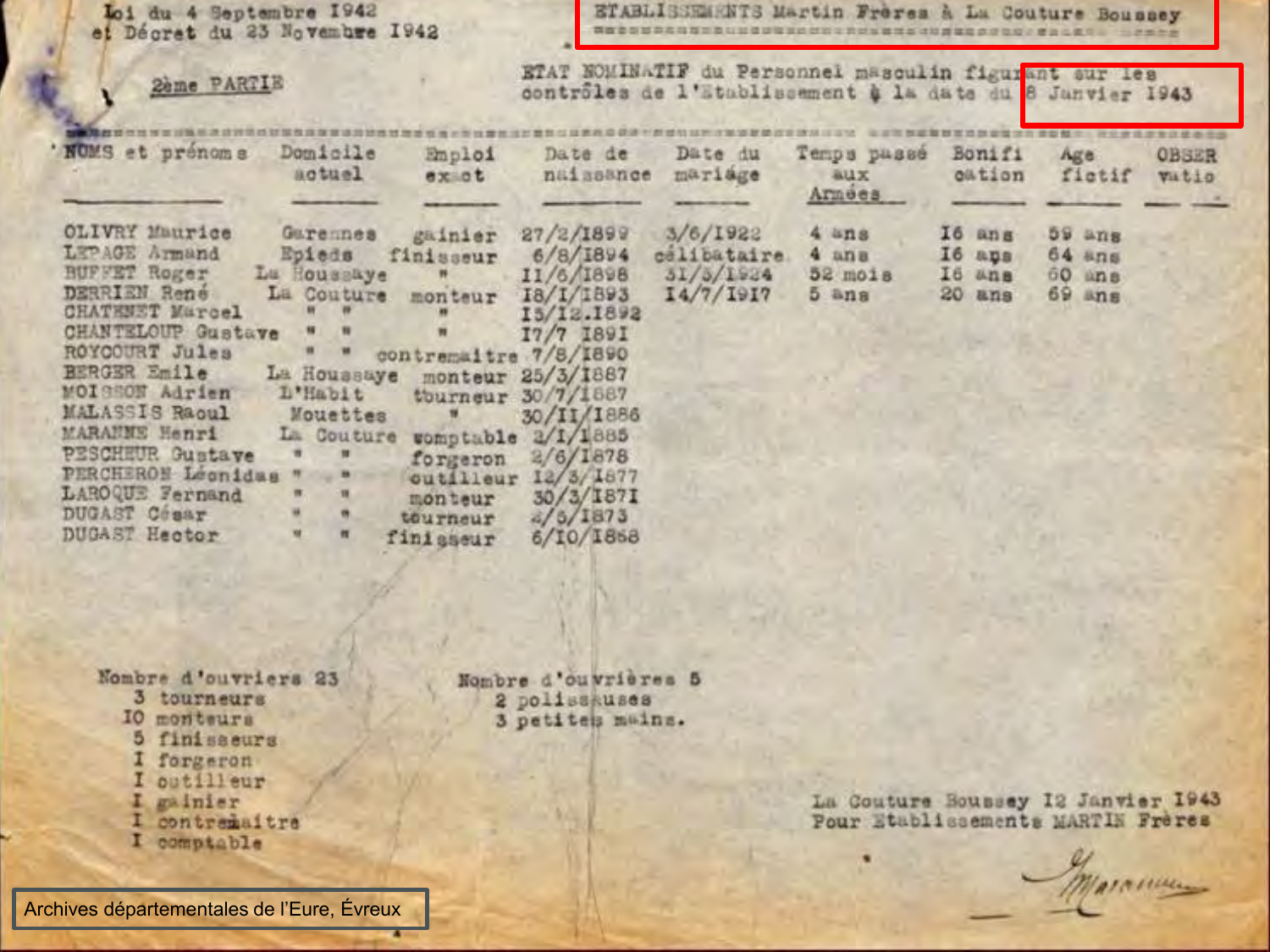### RÉCOLEMENT 1939

| John                                                             | ENSEIGNEMENT PROFESSIONNEY                                      |               | La Couture-Boussey (Euro), le |
|------------------------------------------------------------------|-----------------------------------------------------------------|---------------|-------------------------------|
| Sc Eust.<br>nature<br>mombe le cléi.<br>mumun<br>75              | WUSÉE                                                           | Hadeora       |                               |
| bifu<br>$\frac{1}{2}$<br>69.<br>$\mathfrak{c}$<br>bais           | $K$ T<br><b>BIBLIOTHEQUE</b>                                    |               |                               |
| يى-<br>72<br>$\mathcal{U}$                                       | COMMUNAUX<br>$\longrightarrow$                                  |               |                               |
| 65<br>$\mathcal{U}$                                              | INSTRUMENTS de MUSIQUE<br>ANCIENS & MODERNES                    |               |                               |
| 10<br>u                                                          | DE TOUS SYSTÈMES<br>$-$                                         |               |                               |
| Sc Since<br>Pance Bc<br>dessus                                   | LIVRES SPECIAUX<br>THEORIES MUSICALES                           |               |                               |
| funce<br>a Bec<br>Souce                                          | et d'Instrumentation                                            |               |                               |
| Tous a<br>Bec<br>Jute<br>$\beta$ ec<br>Jute<br>5<br>K            | nature in light<br>numeros<br>404<br>92                         | montre de 44  | $-11$                         |
|                                                                  | $g_{\mathfrak{o}}$<br>in la                                     |               |                               |
| Hagwert-<br>Bun<br>$\sqrt{4}$<br>Jivins                          | $\mathcal{I}$<br>in ut                                          |               |                               |
| Salon<br>386<br>musette<br>52<br>74.                             | 94<br>ı.<br>u                                                   |               |                               |
| $i\sigma$<br>come<br>9                                           | 95<br>$4 -$<br>$n_{\rm H}$                                      |               |                               |
| $\dot{\omega}$<br>11<br>anne                                     | 9c<br>a bec en ut                                               |               |                               |
| 3 <sup>4</sup><br>Bounton<br>$\hbar$<br>Musete<br>90<br>Fabruker | 87<br>$\sim$<br>u<br>$*Y$                                       | ×             |                               |
| mi<br>$\overline{m}$<br>78<br>Lalouber<br>$n_{m}$<br>41          | Bui<br>r <sub>j</sub><br>andlais                                | $\frac{1}{2}$ |                               |
| 79<br>& afsuby<br>n<br>$\epsilon_{\rm h}$                        | 20 3<br>ton                                                     |               |                               |
| Labours<br>77<br>cm m                                            | 97<br>44.5                                                      |               |                               |
| LaPouber<br>$r_1$<br>$\nu$<br>$\overline{\mathbf{u}}$            | on Sol<br>93                                                    |               |                               |
| Concon<br>1140                                                   | ut. S. 1.<br>100                                                |               |                               |
| 399<br>munte<br>400<br>4m                                        | 99<br>$A_0$                                                     |               |                               |
| 397<br>in sol<br>musical<br>383                                  | 98<br>Dompe                                                     |               |                               |
| Partidon Jament<br>82<br>galenber<br>en sol                      | 101<br>$\lambda ii$ a. $\tau$<br>$\mathbf{2}$<br>109<br>ut.a.5. |               | $\sqrt{2}$                    |
| 398<br>Mustre                                                    | $\gamma_{C}$<br>ut quale                                        |               |                               |
| 8 <sub>3</sub><br>Rabuber                                        | sohen<br>um                                                     |               |                               |
| 395<br>muscre<br>en sol                                          | clan<br>ą                                                       |               |                               |
| Sissus de<br>1141<br>Corner                                      |                                                                 |               |                               |
| 1142<br>Gahman a avenic Battante voscau                          |                                                                 |               |                               |
| piece de Comena<br>100                                           |                                                                 |               |                               |
| Samsophone<br>1143<br>Cuivre                                     |                                                                 |               |                               |
| 390<br>musicle suis                                              |                                                                 |               |                               |

Archives du Musée des instruments à vent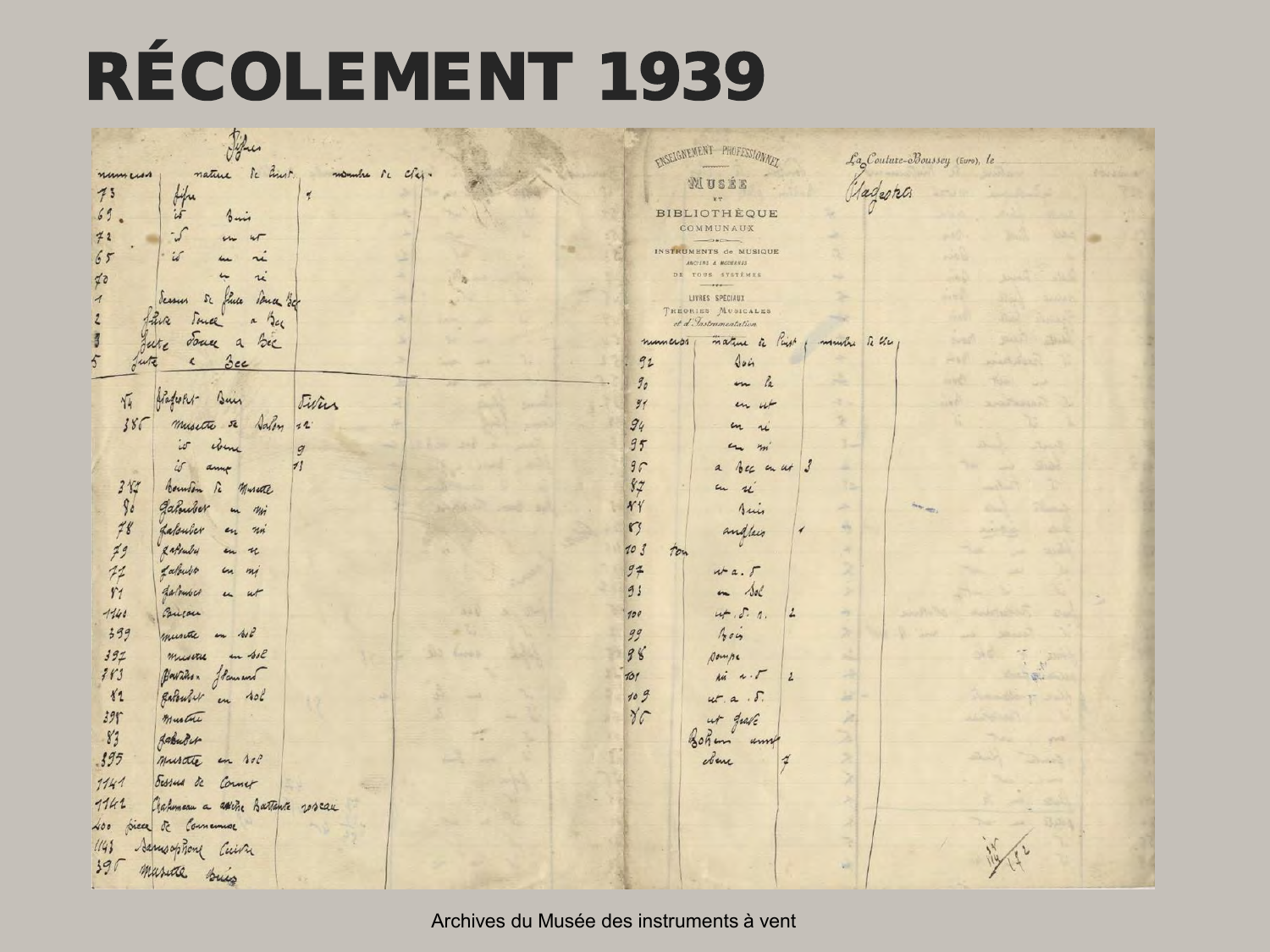# NON LOCALISÉS, 1939-1990

- 1. Inv. 87 **Flageolet**, buis, Thomas Lot.
- 2. Inv. 88 **Flageolet**, buis, Lot.
- 3. Inv. 94 **Flageolet**, ébène.
- 4. Inv. 103 **Ton ou diapason**, bois (buis ?) bruni.
- 5. Inv. 405 **Hautbois** système Triebert n.5, plateau de pouce, en ut, ébène, vendu par Chapelain, acquis en 1900.
- 6. Inv. 407 **Hautbois ancien**, palissandre, vendu par Godfroy, acquis en 1900.
- 7. Inv. 410 **Flûte**, grenadille, 12 clés, patte d'ut, offert par Marcel Masson en 1937.
- 8. Inv. 411 **Clarinette alto**, ébène, à plateau, offert par Gabriel Garreau en 1937.